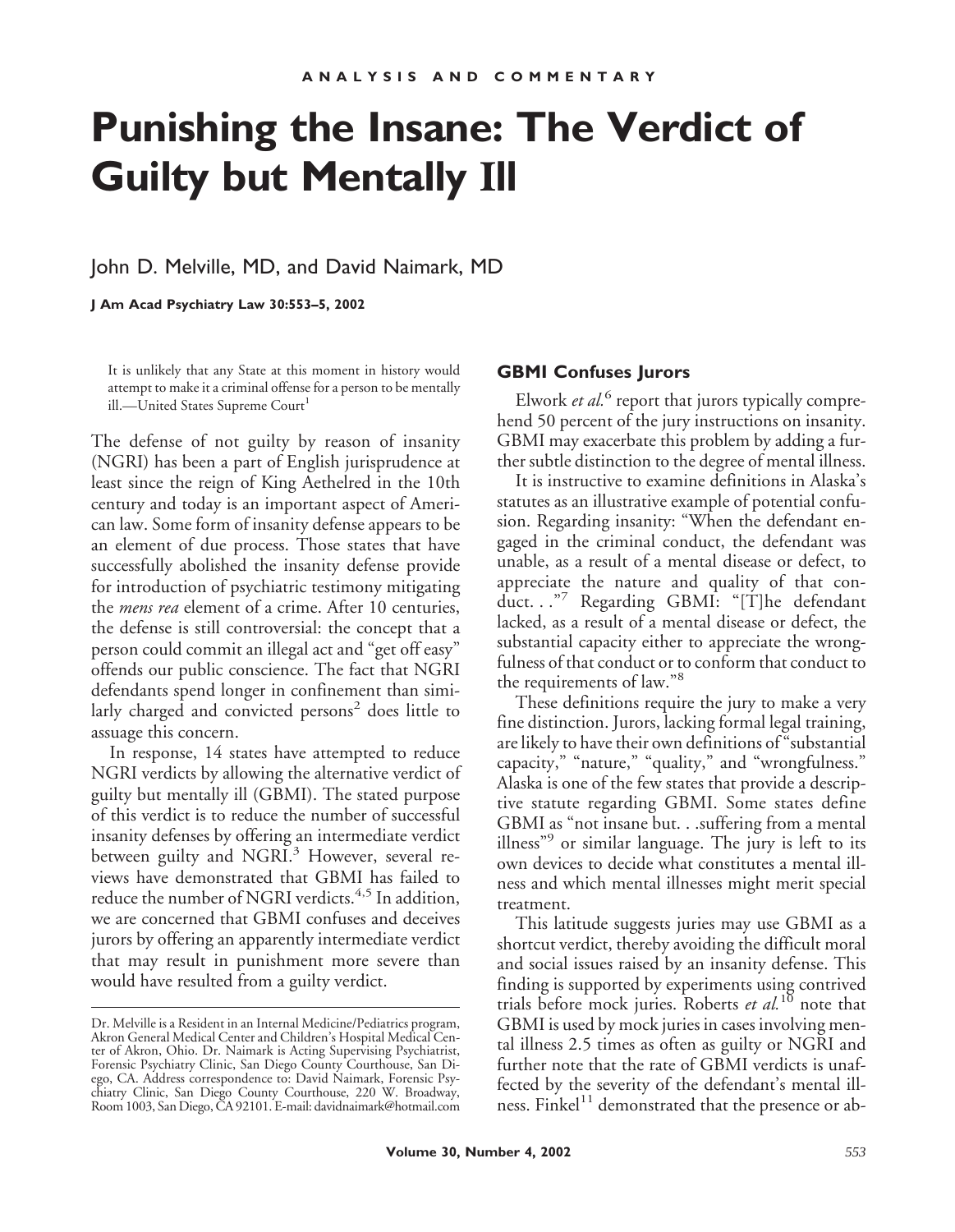sence of a specific definition of GBMI does not change verdict outcomes.

## **GBMI Deceives Juries**

The most important argument against the GBMI verdict is that it deceives juries. Research $^{11,12}$  indicates that juries view GBMI as an intermediate verdict for persons not quite as culpable as guilty, but more culpable than NGRI. This constitutes deception, because the punishment attached is more severe than would be rendered in a simple guilty verdict.

The authors reviewed the statutes governing sentencing of GBMI convicts in the 14 states permitting the verdict. No state requires mitigation of sentence as a result of a verdict of GBMI, and such a verdict does not prevent even the death penalty.<sup>11</sup> Furthermore, each state imposes additional requirements on GBMI convicts, most commonly requiring treatment as a condition of parole. Extra parole conditions are often defended as necessary to protect the public, despite the well-established fact that mentally ill offenders have less recidivism than mentally normal criminals.<sup>5</sup> GBMI does not ensure proper psychiatric treatment, because the courts have required prisons to provide adequate psychiatric treatment to all inmates, GBMI or not.

The GBMI convict must endure additional punishments. In most states, the GBMI convict can be confined to a prison psychiatric ward without a judicial determination of present disability. Psychiatric wards are more restrictive than the general cell block, and there is a stigma attached to inpatient psychiatric treatment both inside and outside prison. GBMI convicts who are committed to the state hospitals often do not receive good-behavior time credits afforded other inmates. Finally, GBMI convicts are often committed civilly at the end of their sentences.

Some readers will no doubt argue that additional treatment is beneficent and therefore not punishment. We do not argue with the important societal duty to care for persons who have mental illness, regardless of whether they have committed crimes, nor do we argue that involuntary commitment is inappropriate in providing treatment. However, when treatment is imposed as part of a criminal proceeding, it becomes an additional condition on a convict's freedom—an additional punishment.

Rather than an intermediate sentence, GBMI rep-

resents the worst of both guilty and NGRI outcomes. The GBMI defendant is sentenced as though fully culpable and is sent to prison with the stigma of mental illness. Such defendants are denied a hearing to explore their current mental state (which is guaranteed to NGRI aquittees) and thus may be forced to undergo unnecessary psychiatric treatment. If the defendant is awarded parole, it is on stricter terms than the guilty convict. At any point during or after parole, the state can commence civil commitment proceedings as though the defendant had been found insane.

## **Conclusion: Satisfying the Public Outcry**

Law does not exist in a vacuum, but is usually an expression of the underlying ethic of the sovereign. The insanity defense represents a necessary conflict between two fundamental American values: justice for criminals and compassion for the ill. Juries, as the representatives of the sovereign people of the United States, are the appropriate body to balance these two values and apply them to a specific case.

However, GBMI hijacks the jury to attain a political end. The jury is given an alternative verdict, which they are falsely told is intermediate. This results in a double injustice. First, a juror may use GBMI as a shortcut around the difficult conflicts in ethics presented by the insanity defense. Second, defendants found by juries to be only partially culpable receive a sentence more severe than those found fully culpable.

The GBMI verdict should be abolished because it attempts to fix a system that is not broken. NGRI, like any law, is occasionally abused, but that is not a reason to replace a system that allows juries to weigh carefully our most important values with one that misleads juries and manipulates the result.

#### **References**

- 1. Robinson v. California, 370 U.S. 660 (1962)
- 2. Rodriguez J, Lewinn L, Perlin M: The insanity defense under siege: legislative assaults and legal rejoinders. Rutgers Law J 14: 397–430, 1983
- 3. Padavan F: Memorandum in support of New York State's proposed Guilty but Mentally Ill Legislation. Unpublished New York Senate Memorandum, as cited in Sherman F: Guilty but mentally ill: a retreat from the insanity defense. Am J Law Med 7:237–64, 1981
- 4. Robey A: Guilty but mentally ill. Bull Am Acad Psychiatry Law 6:374–81, 1978